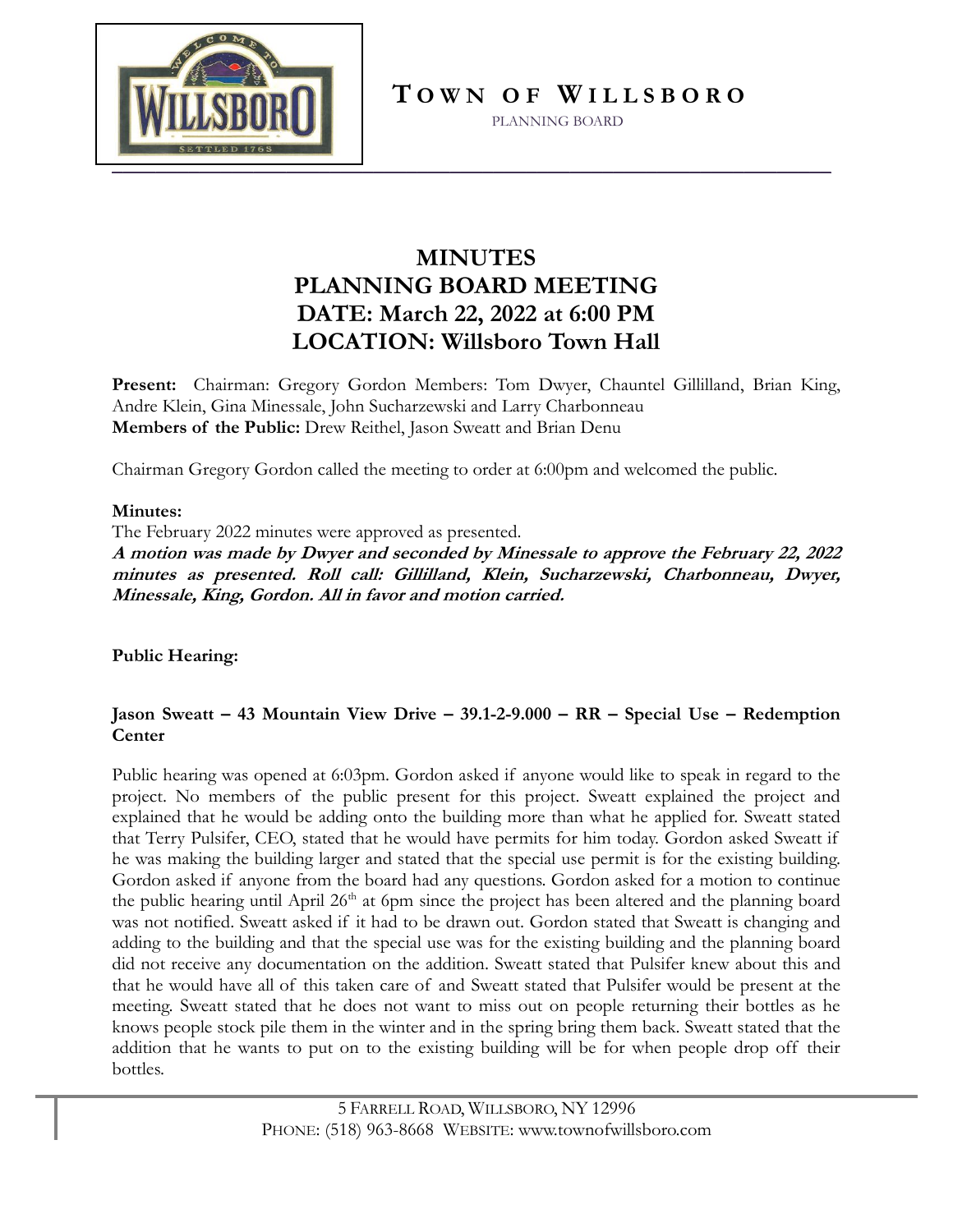Sucharzewski reviewed the areal photo of the parcel with the board and Sweatt. Sucharzewski asked if Sweatt had approval for the garage and Sweatt stated he did and stated that both buildings were going up regardless. Sweatt stated that the ZBA approved the project off the front because it is in the front yard. Gordon reviewed the RR district out of the zoning law book. Gordon stated that the planning board had to have the public hearing for the special use. Gordon stated that his concerns are that with the addition, the project is changing but stated that there will be stipulations put in place if this is approved. Gordon stated that there shall not be any storage of bottles or anything to that sort outside of the building. Sweatt stated he agreed and there would not be any storage of bottles or cans outside.

**A motion was made by Charbonneau, seconded by Klein to close the public hearing at 6:14pm in regard to the special use for the redemption center located at 43 Mountain View Drive.** 

#### **Old Business:**

### **Jason Sweatt – 43 Mountain View Drive – 39.1-2-9.000 – RR – Special Use – Redemption Center**

Gordon asked if the board had any questions for Sweatt. No questions from the board.

**Sucharzewski made a motion to approve the special use permit with stipulations that bottles and cans are not to be stored outside, seconded by Klein. Roll call: Gillilland, Klein, Sucharzewski, Charbonneau, Dwyer, Minessale, King, Gordon. All in favor and motion carried.**

**New Business:**

### **Brian Denu – 247 Corlear Drive – 21.5-1-25.000 – RL-1 – New Structure**

Gordon asked Denu to explain his project.

Denu stated that his lot is about 105' wide so he has the proper setbacks. There is an existing 10x25 dry cabin with no water or electricity. Denu stated he had copies of the septic design present with him and the septic was installed and the cabin has been removed. Denu stated that he would like to put up a two-bedroom cabin roughly 750 square feet and to match cabins around him.

Gordon asked what size septic was installed. Denu stated that it is a 1000-gallon tank. Sucharzewski asked what his building is going to be, Denu confirmed 2 bedrooms with no other building. Gordon stated that Pulsifer has the septic plans. Sucharzewski confirmed that the septic had already been installed. Gordon stated that the septic plans were not included in with this project because it was already installed and didn't have anything to do with this project.

**A motion was made by Charbonneau to approve the new structure as presented, seconded by Minessale. Roll call: Gillilland, Klein, Sucharzewski, Charbonneau, Dwyer, Minessale, King, Gordon. All in favor and motion carried.**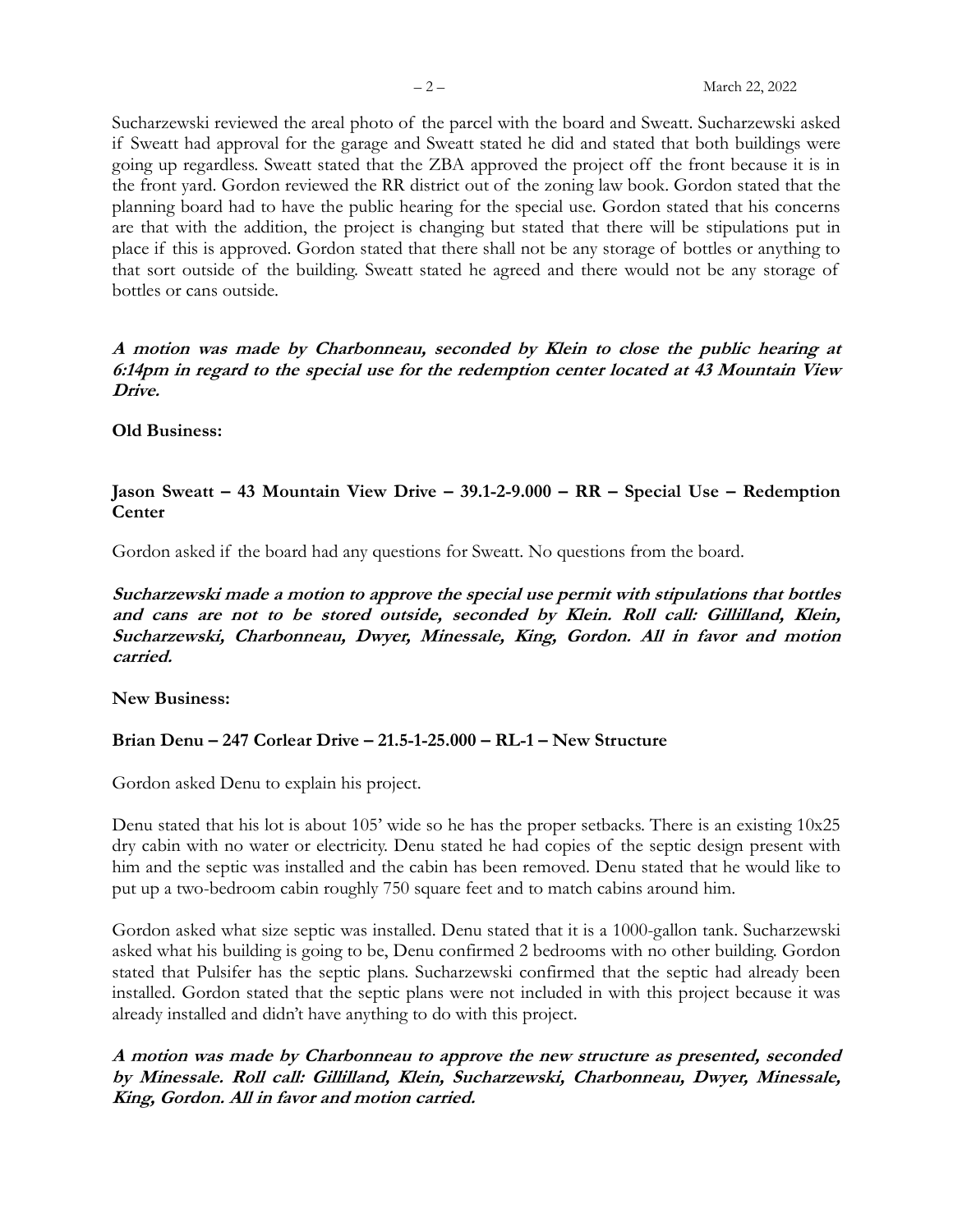#### **Tom Dwyer – 142 Sabousin Drive – 11.13-1-42.000 – EL-1 – Accessory Shed and 2-story addition**

Gordon stated that Dwyer is recused from this project. Gordon asked Dwyer if he would like to explain his project.

Dwyer stated that he used to have two parcels – one on either side of the road, and he tied them together to be one parcel. Dwyer stated that the new deed was issued on Tuesday so he does not have a final copy of the new deed quite yet. Dwyer stated that on the inland side he would like to put up a non-permanent shed and tie it together with the existing garage with a breezeway. Dwyer stated on the lakeside – the septic is for a 3-bedroom home, right now he only has two bedrooms. Sucharzewski confirmed how many bedrooms he would end up having after the addition and questioned if the office space could be considered a bedroom. Discussion followed. Dwyer confirmed with the addition it would be a total of 3-bedrooms.

Gordon stated that he discussed with the assessor and Pulsifer about how you can have a road in the middle of your parcel and it is correct that you can.

King asked if it was allowed that he could have a shed there. Dwyer stated that he had to be tied together to the existing structure. Gordon stated that it would have to be double sheet rocked and Dwyer stated that it is not heated. King stated that there was another project previously that they had to close the breezeway in – Clark project. Dwyer stated that they just had to be tied together and talked about the 5/8'' sheet rock and Dwyer doesn't think he needed to do that due to there not being any heat.

Gordon asked if there were any questions for Dwyer. No questions.

### **A motion was made by Charbonneau, to accept the accessory shed and 2-story addition as presented, seconded by Klein. Roll call: Gillilland, Klein, Sucharzewski, Charbonneau, Dwyer, Minessale, King, Gordon. All in favor and motion carried.**

Gordon stated that he would like to discuss and go through Part 2 of the SEQRE for Seville Development, LLC.

Charbonneau stated that in Part 1 when the applicant filled out the SEQRE there were two threatened species. Charbonneau stated that the applicant went to DEC and received a letter back from them in regard to the species that may be present on this parcel. Charbonneau stated that this letter was very vague and did not give a definitive answer. Charbonneau also stated that the applicant hired an independent environmental consultant and from that report it stated that these species were not on this parcel. Charbonneau stated that he believes the planning board should write a letter to DEC for a more definitive answer in regard to the Eastern Pearl Shell and the Eastern Sand Darter as the planning board members are not experts in this area and these findings make Charbonneau nervous to make a decision that may affect these threatened species. Gordon asked if there were any other comments from the board in regard to the SEQRE. There were no other comments.

Gordon stated that the planning board can request a letter from DEC. Gordon stated that the planning board could review and go through part 2 of the SEQRE and hold off on making a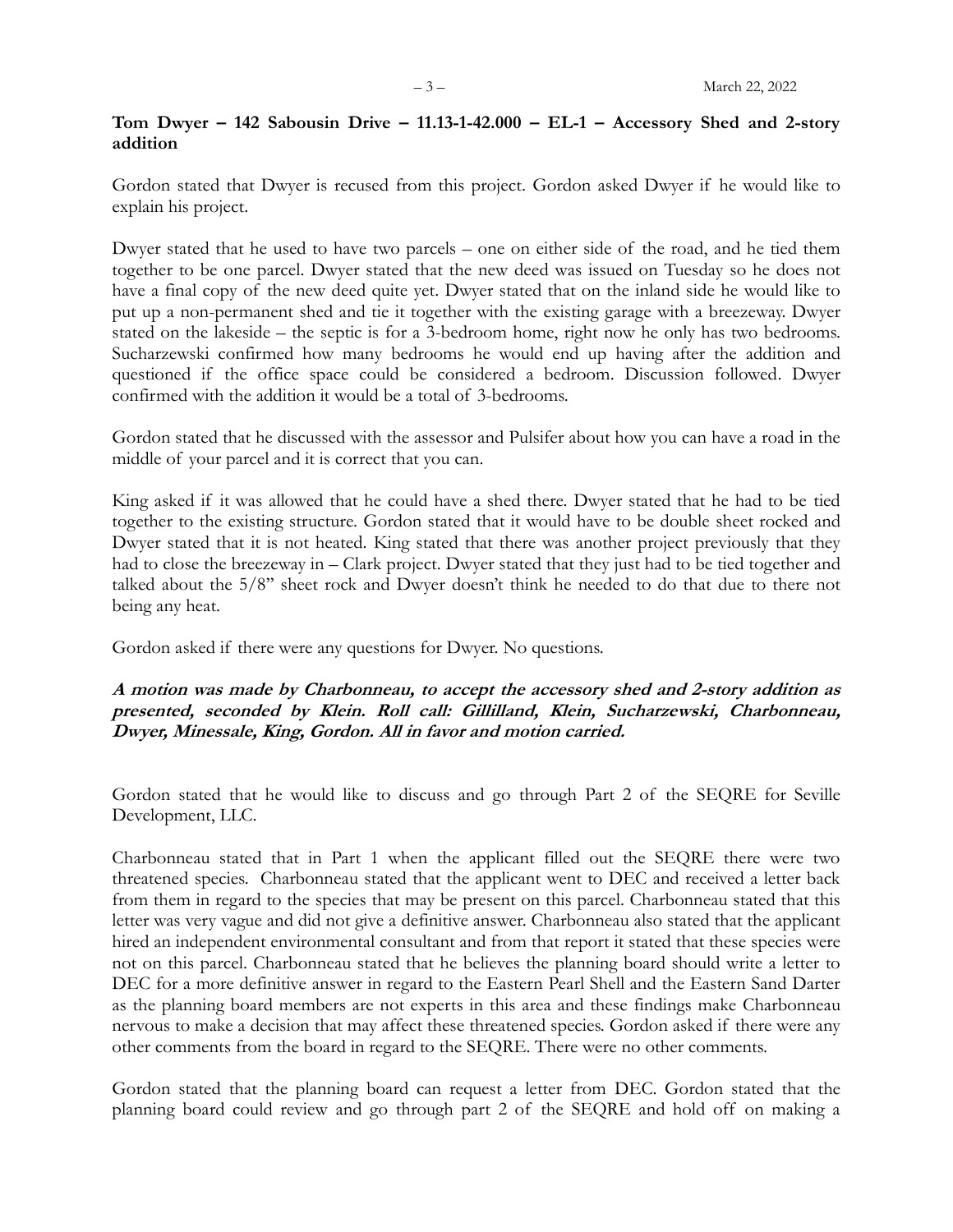decision until the planning board receives an answer from DEC or hold off on doing the part 2 as a whole until the planning board receives an answer from DEC. Gordon stated that the town attorney strongly advised that part 2 and 3 not be done in the same meeting as the answers to the questions need to be thought out.

Charbonneau stated that the planning board should ask for the letter from DEC with regard to the species. Gordon stated that a letter can be drafted to DEC and that part 2 of the SEQRE can be completed at the next meeting.

**Charbonneau made a motion to ask DEC for a definitive jurisdiction letter for no or minimal threat to these species or if there is something greater than that so the planning board can appropriately fill out the SEQRE, seconded by Klein**. **Roll call: Gillilland, Klein, Sucharzewski, Charbonneau, Dwyer, Minessale, King, Gordon. All in favor and motion carried.**

Gordon stated that the planning board received a letter from concerned citizens and this letter will be attached to our documents for records for the Seville Development project. This letter will be attached to these minutes.

Sucharzewski asked how long the public hearing for the Seville Development project will be open. Gordon stated that he was advised by the town attorney to keep it open until the planning board reviews the SEQRE process.

Gordon stated that at the public hearing on Monday, March 21<sup>st</sup>, 2022 there were a total of 8 residents present. Posts were on social media stating that the planning board was not being transparent and per legal counsel the planning board was advised to keep the public hearing open.

Charbonneau stated that there is a short form guide book for part 2 of the SEQRE that is very short and very useful and highly recommends the planning board members utilize it while looking over part 2.

Klein asked if with the letter to DEC if the planning board should include the consultant information for DEC's review. Gordon stated he doesn't see why not. Charbonneau also stated that DEC's initial response to the applicant should be included as well.

**A motion was made by Charbonneau to adjourn the meeting at 6:50pm, seconded by Klein. Roll call: Gillilland, Klein, Sucharzewski, Charbonneau, Dwyer, Minessale, King, Gordon. All in favor and motion carried.**

Respectfully Submitted,

Morgan Denton Secretary for Planning and Zoning Board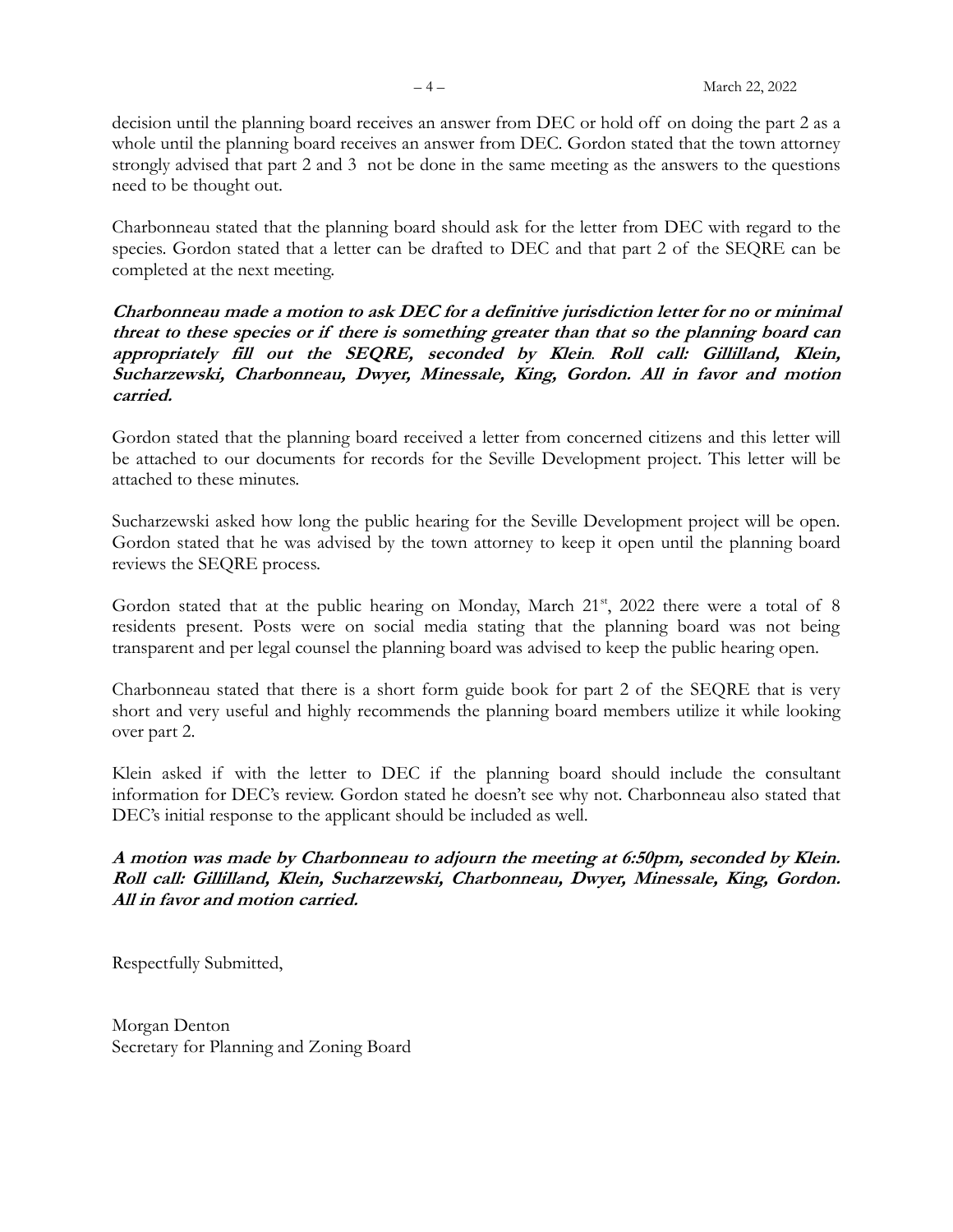# **DECISION FORM:**

| <b>BOARD:</b>                       | Planning Board                  |
|-------------------------------------|---------------------------------|
| <b>DATE OF MEETING:</b>             | March 22, 2022                  |
| <b>APPLICATION NUMBER:</b>          | $106-P$                         |
| NAME:                               | Jason Sweatt                    |
| <b>PROJECT ADDRESS:</b>             | 43 Mountain View Drive          |
| <b>TAX MAP NUMBER:</b>              | $39.1 - 2 - 9.000$              |
| <b>REQUEST FOR APPLICATION FOR:</b> | Special Use - Redemption Center |

| <b>PROPOSED</b><br><b>MOTION:</b>                          | A motion was made to approve the special use permit with stipulations<br>that bottles and cans are not to be stored outside. |            |                |              |
|------------------------------------------------------------|------------------------------------------------------------------------------------------------------------------------------|------------|----------------|--------------|
| <b>MOTION MADE</b><br>$\mathbf{B}Y:$                       | John Sucharzewski                                                                                                            |            |                |              |
| <b>MOTION</b><br><b>SECONDED BY:</b>                       | Andre Klein                                                                                                                  |            |                |              |
| <b>MEMBER VOTE:</b>                                        | <b>MEMBER NAME:</b>                                                                                                          | <b>YES</b> | N <sub>0</sub> | <b>NOTES</b> |
|                                                            | Gregory Gordon                                                                                                               | X          |                |              |
|                                                            | John Sucharzewski                                                                                                            | X          |                |              |
|                                                            | Brian King                                                                                                                   | X          |                |              |
|                                                            | Chauntel Gillilland                                                                                                          | X          |                |              |
|                                                            | Gina Minessale                                                                                                               | X          |                |              |
|                                                            | Larry Charbonneau                                                                                                            | X          |                |              |
|                                                            | R. Andre Klein                                                                                                               | X          |                |              |
|                                                            | Tom Dwyer (Alternate)                                                                                                        | X          |                |              |
|                                                            |                                                                                                                              |            |                |              |
|                                                            |                                                                                                                              |            |                |              |
| <b>SIGNATURE OF</b><br><b>PLANNING</b><br><b>CHAIRMAN:</b> |                                                                                                                              |            |                |              |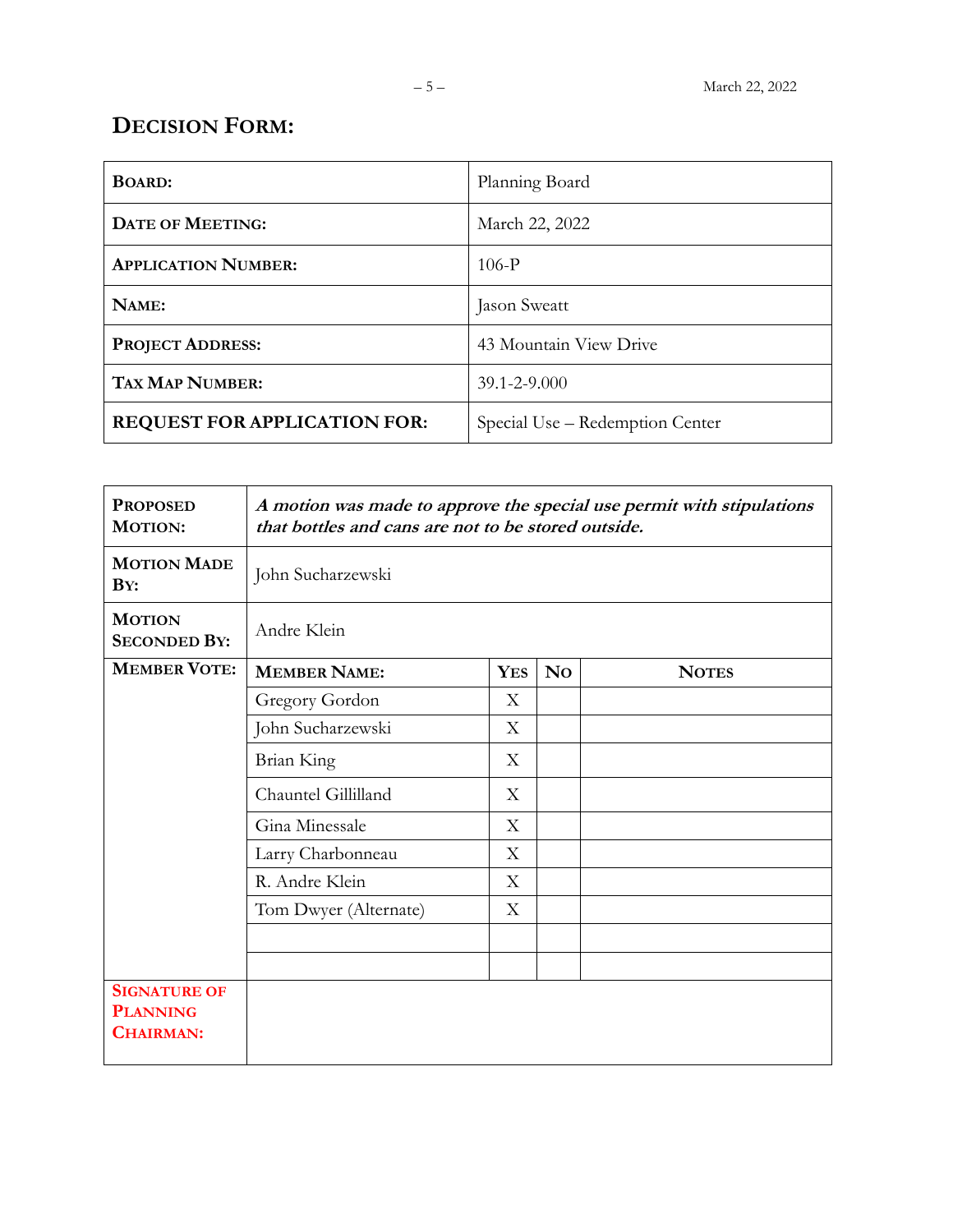# **DECISION FORM:**

| <b>BOARD:</b>                       | Planning Board      |
|-------------------------------------|---------------------|
| <b>DATE OF MEETING:</b>             | March 22, 2022      |
| <b>APPLICATION NUMBER:</b>          | $107-P$             |
| NAME:                               | Brian Denu          |
| <b>PROJECT ADDRESS:</b>             | 247 Corlear Drive   |
| <b>TAX MAP NUMBER:</b>              | $21.5 - 1 - 25.000$ |
| <b>REQUEST FOR APPLICATION FOR:</b> | New Structure       |

| <b>PROPOSED</b><br><b>MOTION:</b>                          | A motion was made to approve the new structure as presented. |            |           |              |
|------------------------------------------------------------|--------------------------------------------------------------|------------|-----------|--------------|
| <b>MOTION MADE</b><br>$\mathbf{B}Y:$                       | Larry Charbonneau                                            |            |           |              |
| <b>MOTION</b><br><b>SECONDED BY:</b>                       | Gina Minessale                                               |            |           |              |
| <b>MEMBER VOTE:</b>                                        | <b>MEMBER NAME:</b>                                          | <b>YES</b> | <b>No</b> | <b>NOTES</b> |
|                                                            | Gregory Gordon                                               | X          |           |              |
|                                                            | John Sucharzewski                                            | X          |           |              |
|                                                            | Brian King                                                   | X          |           |              |
|                                                            | Chauntel Gillilland                                          | X          |           |              |
|                                                            | Gina Minessale                                               | X          |           |              |
|                                                            | Larry Charbonneau                                            | X          |           |              |
|                                                            | R. Andre Klein                                               | X          |           |              |
|                                                            | Tom Dwyer (Alternate)                                        | X          |           |              |
|                                                            |                                                              |            |           |              |
|                                                            |                                                              |            |           |              |
| <b>SIGNATURE OF</b><br><b>PLANNING</b><br><b>CHAIRMAN:</b> |                                                              |            |           |              |